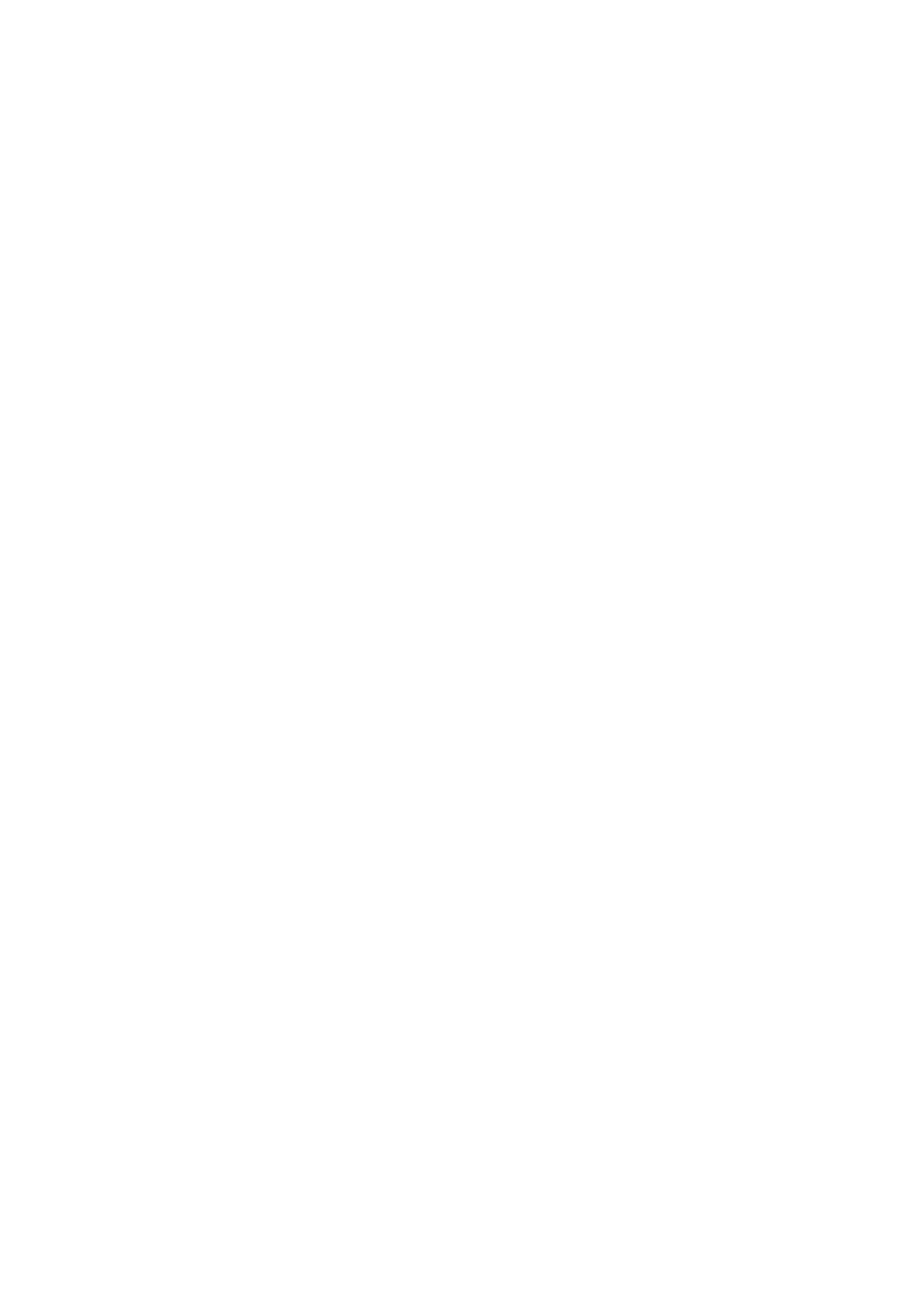# **Police (Compensation Scheme) Regulations 2021**

## **Contents**

## **Part 1 — Preliminary**

| 1.  | Citation                                         | 1 |  |  |
|-----|--------------------------------------------------|---|--|--|
| 2.  | Commencement                                     | 1 |  |  |
| 3.  | Terms used                                       | 1 |  |  |
|     | Part 2 – Assessment and                          |   |  |  |
|     | compensation                                     |   |  |  |
| 4.  | Assessment of degree of permanent impairment     | 2 |  |  |
| 5.  | Requirements in relation to assessment           |   |  |  |
| 6.  | Requirements in relation to production and       |   |  |  |
|     | disclosure of relevant documents and information | 4 |  |  |
| 7.  | Deferral of assessment on failure to comply with |   |  |  |
|     | requirement                                      | 5 |  |  |
| 8.  | <b>Modification of WorkCover Guides</b>          | 5 |  |  |
| 9.  | Report on results of assessment                  |   |  |  |
| 10. | Payment of compensation                          | 6 |  |  |
|     | Part 3 — Approved medical                        |   |  |  |
|     | specialists                                      |   |  |  |
| 11. | Approved medical specialists                     | 8 |  |  |
| 12. | Duration of appointment                          | 8 |  |  |
|     | Part 4 – Fees and charges                        |   |  |  |
| 13. | Payment of fees and charges for assessment       | 9 |  |  |
| 14. | Scale of maximum fees and charges for assessment | 9 |  |  |
| 15. | Effect of GST                                    | 9 |  |  |

As at 01 Jan 2022 Version 00-b0-00 Page i Published on www.legislation.wa.gov.au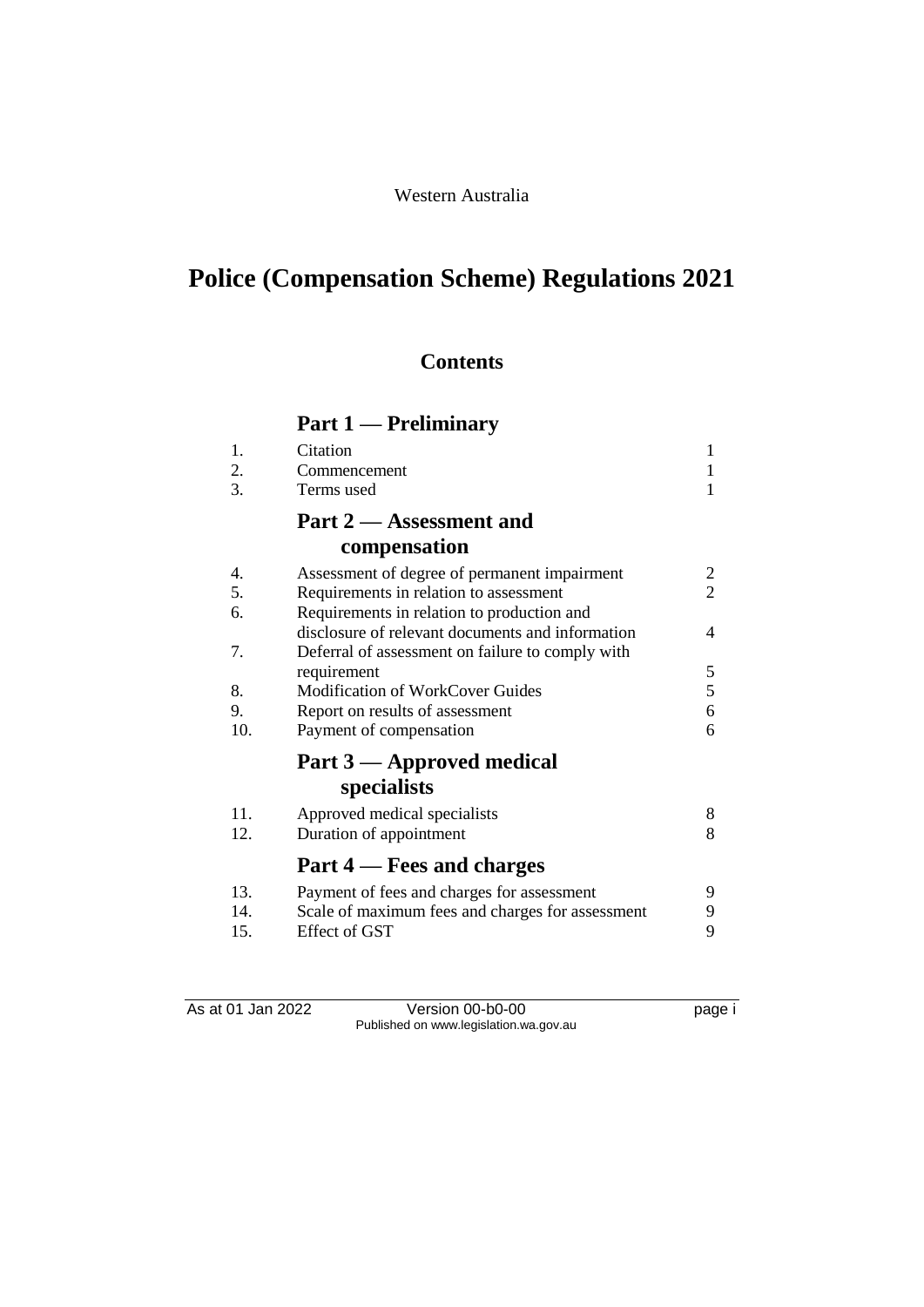### **Part 5 — Miscellaneous**

| 16. | Giving of notice or document |    |
|-----|------------------------------|----|
|     | <b>Notes</b>                 |    |
|     | Compilation table            | 13 |
|     | <b>Defined terms</b>         |    |

page ii Version 00-b0-00 As at 01 Jan 2022 Published on www.legislation.wa.gov.au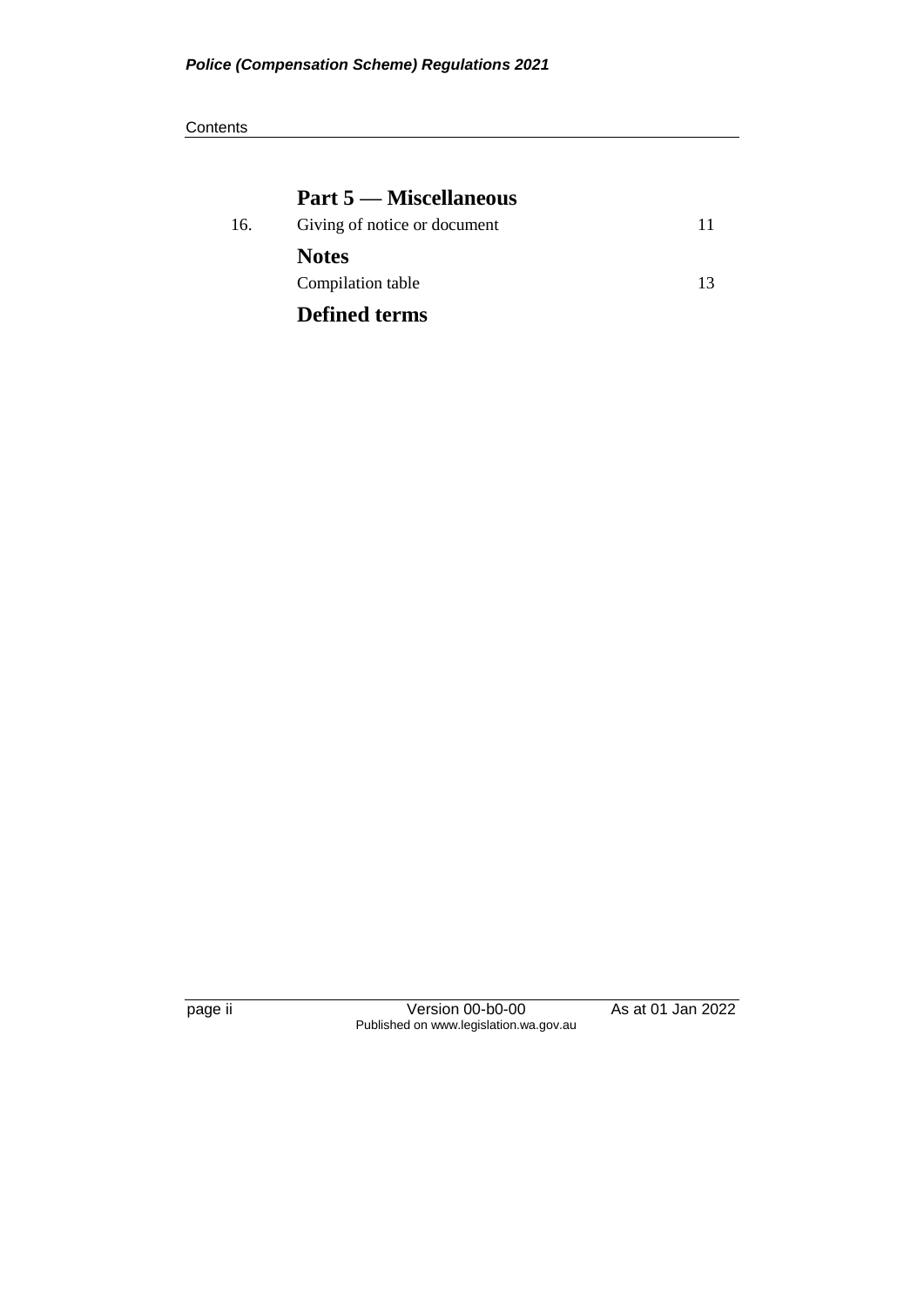#### Police Act 1892

## **Police (Compensation Scheme) Regulations 2021**

## **Part 1 — Preliminary**

#### **1. Citation**

These regulations are the *Police (Compensation Scheme) Regulations 2021*.

#### **2. Commencement**

These regulations come into operation as follows —

- (a) Part  $1$  on the day on which these regulations are published in the *Gazette*;
- (b) the rest of the regulations on the day on which the *Police Amendment (Compensation Scheme) Act 2021*  Part 2 comes into operation.

#### **3. Terms used**

(1) In these regulations —

*approved form* means a form —

- (a) approved by the Police Commissioner for the purposes of the provision in which the term is used; and
- (b) published on the Police Force website;

*degree of permanent impairment* has the meaning given in section 33ZW(1) of the Act.

(2) A term used in these regulations that is defined in section 33ZS of the Act has the same meaning in these regulations as it is given in that section.

As at 01 Jan 2022 Version 00-b0-00 page 1 Published on www.legislation.wa.gov.au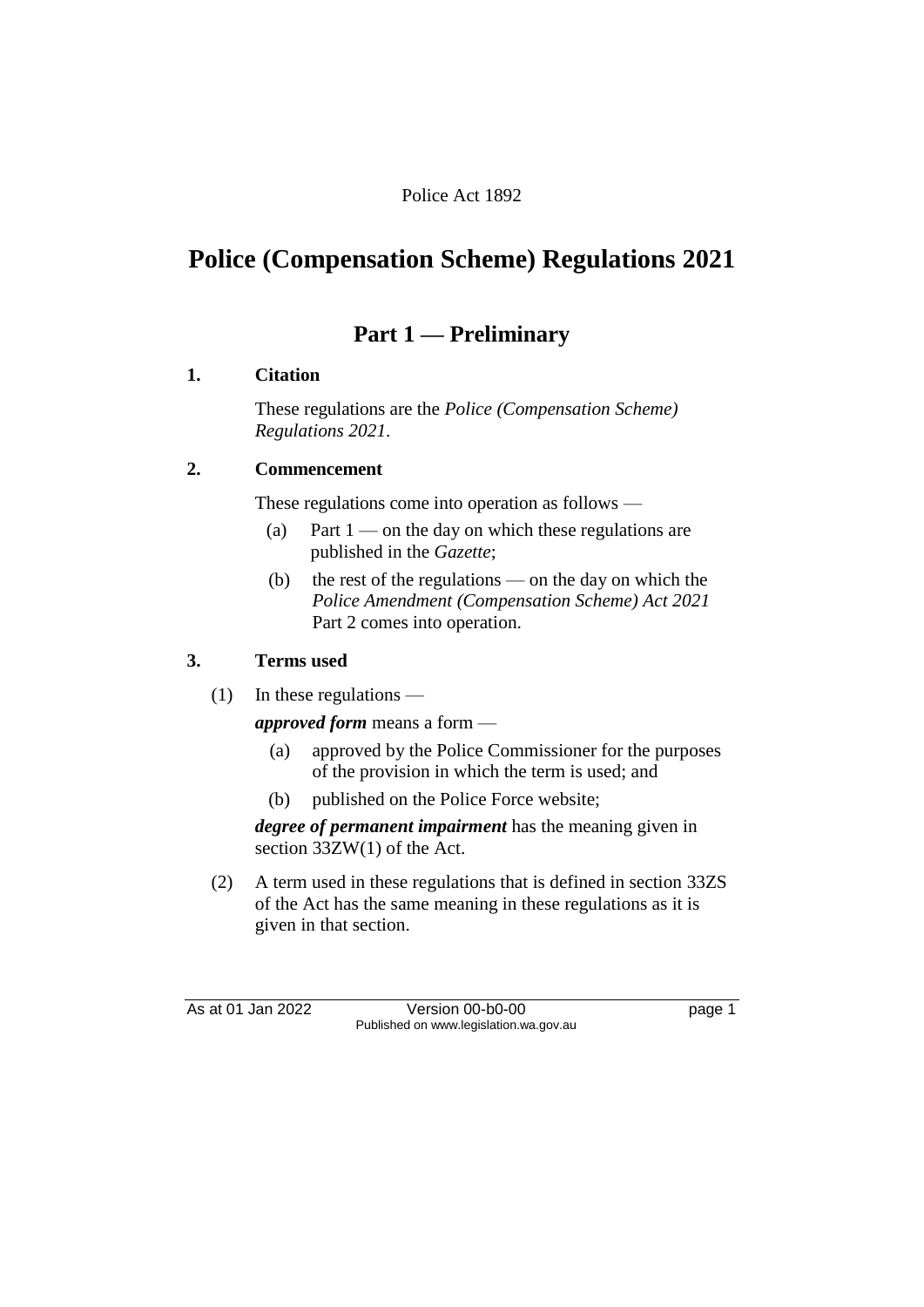**r. 4**

## **Part 2 — Assessment and compensation**

#### **4. Assessment of degree of permanent impairment**

- (1) The Police Commissioner must notify a medically retired member to whom section 33ZW(4)(b) of the Act applies of the procedure to determine the amount of compensation to which the medically retired member is entitled under section 33ZW(3) of the Act.
- (2) A member to whom section  $33ZW(4)(a)$  of the Act applies or a medically retired member to whom section 33ZW(4)(a) or (b) of the Act applies may request the Police Commissioner to arrange for the assessment of the member's or medically retired member's degree of permanent impairment.
- (3) The request must
	- (a) be in the approved form; and
	- (b) contain all the information that the approved form indicates is required.
- (4) The Police Commissioner must arrange for the assessment to be conducted by an approved medical specialist selected by the member or medically retired member.

### **5. Requirements in relation to assessment**

- (1) An approved medical specialist conducting an assessment of a member's or medically retired member's degree of permanent impairment may —
	- (a) in accordance with subregulation (2), require the member or medically retired member to attend at a place specified by the approved medical specialist; and
	- (b) require the member or medically retired member to undergo specified medical tests and assessments and provide the approved medical specialist with results and reports from those tests and assessments; and

page 2 Version 00-b0-00 As at 01 Jan 2022 Published on www.legislation.wa.gov.au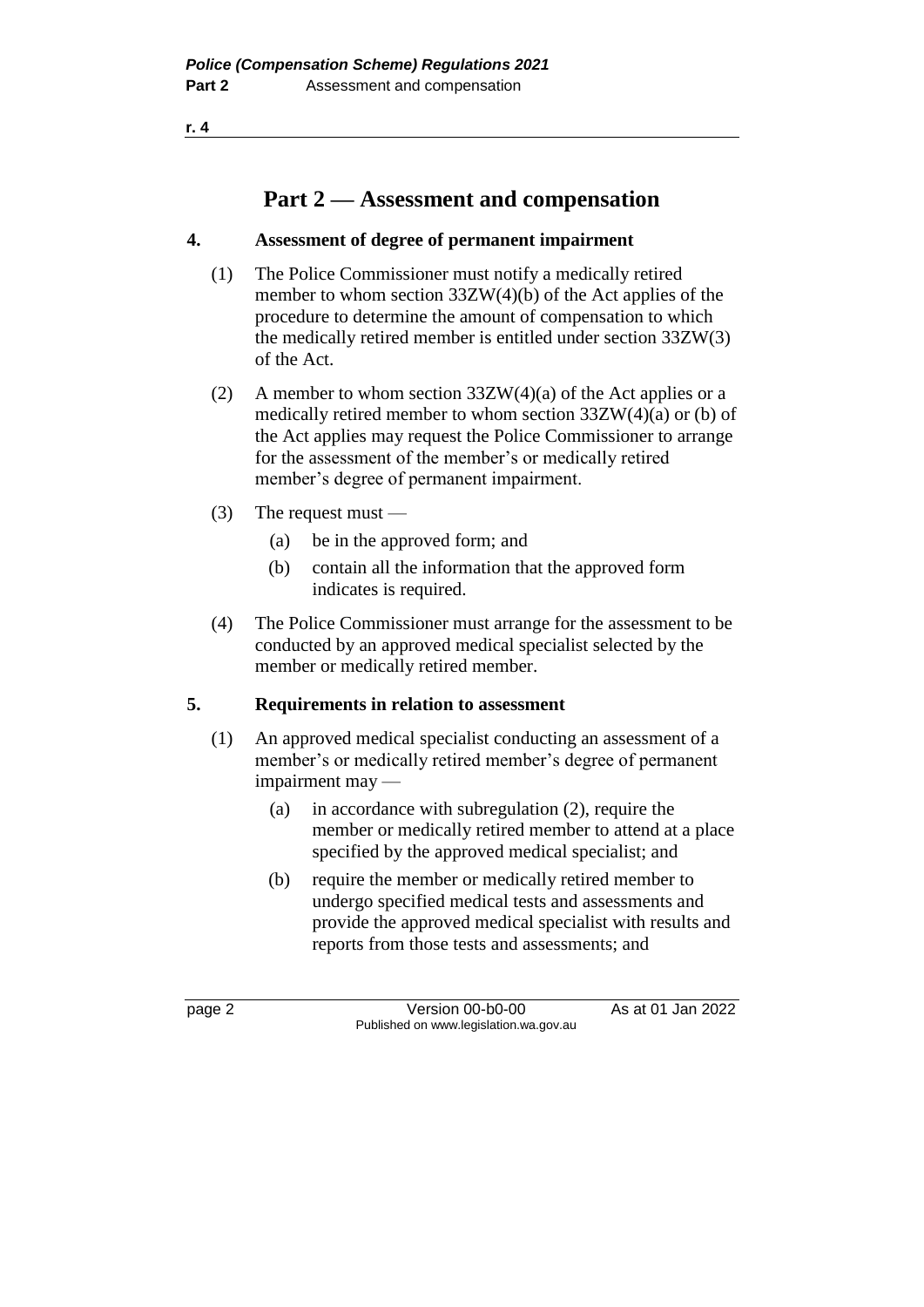- (c) require the member or medically retired member to answer any question about the medical condition from which the impairment resulted; and
- (d) require the member or medically retired member to submit to examination by, or as requested by, the approved medical specialist and provide the approved medical specialist with results and reports from the examination if it is carried out by a person other than the approved medical specialist.
- (2) A requirement under subregulation  $(1)(a)$  must
	- (a) be given in writing to the member or medically retired member; and
	- (b) include the following
		- (i) the name, address and contact details of the member or medically retired member;
		- (ii) the approved medical specialist's name;
		- (iii) details sufficient to enable the approved medical specialist to be contacted;
		- (iv) the relevant provisions of the Act for the purposes of which the assessment is to be made;
		- (v) the time when the member or medically retired member must attend the specified place.
- (3) If a requirement under subregulation  $(1)(b)$  or  $(d)$  requires attendance at a place or time other than that specified in a requirement given under subregulation (1)(a), the requirement  $must -$ 
	- (a) be given in writing to the member or medically retired member; and
	- (b) include the time when and the place where the member or medically retired member must undergo the tests and assessments or submit to examination.

As at 01 Jan 2022 Version 00-b0-00 Page 3 Published on www.legislation.wa.gov.au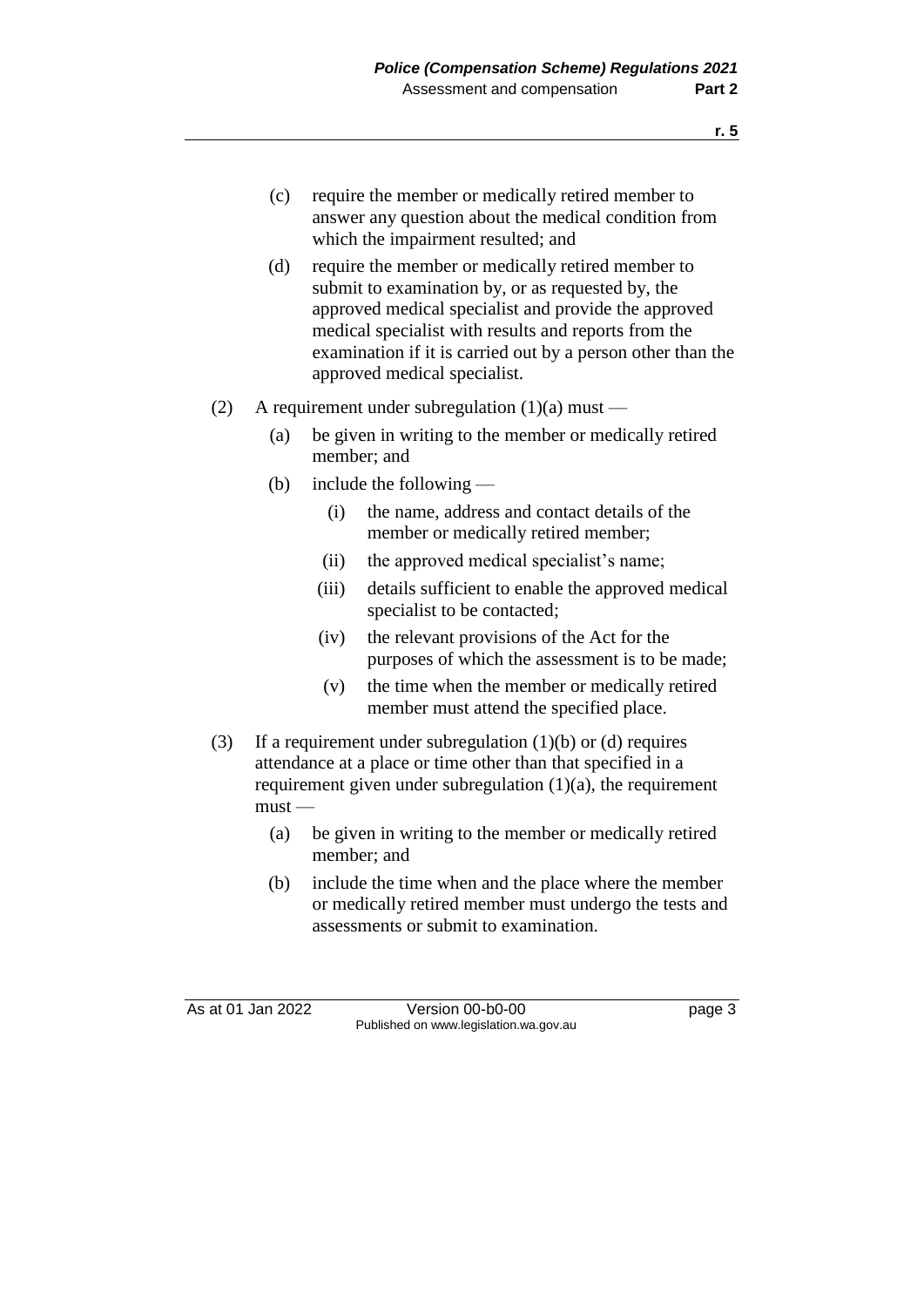#### **6. Requirements in relation to production and disclosure of relevant documents and information**

- (1) An approved medical specialist conducting an assessment of a member's or medically retired member's degree of permanent impairment may —
	- (a) require the member or medically retired member or the Police Commissioner to produce any relevant document or provide any relevant information to the approved medical specialist; and
	- (b) require the member or medically retired member or the Police Commissioner to consent to another person who has any relevant document or information producing the document or providing the information to the approved medical specialist.
- (2) A requirement under subregulation (1)(a) or (b) must
	- (a) be given in writing to the member, medically retired member or the Police Commissioner, as the case requires; and
	- (b) include the following
		- (i) the name, address and contact details of the member or medically retired member and any other details necessary to identify the member or medically retired member;
		- (ii) the member's or medically retired member's date of birth;
		- (iii) details of any relevant document or information to which the requirement applies;
		- (iv) any information that relates to the medical condition from which the impairment resulted;
		- (v) the approved medical specialist's name;
		- (vi) details sufficient to enable the approved medical specialist to be contacted;

page 4 Version 00-b0-00 As at 01 Jan 2022 Published on www.legislation.wa.gov.au

**r. 6**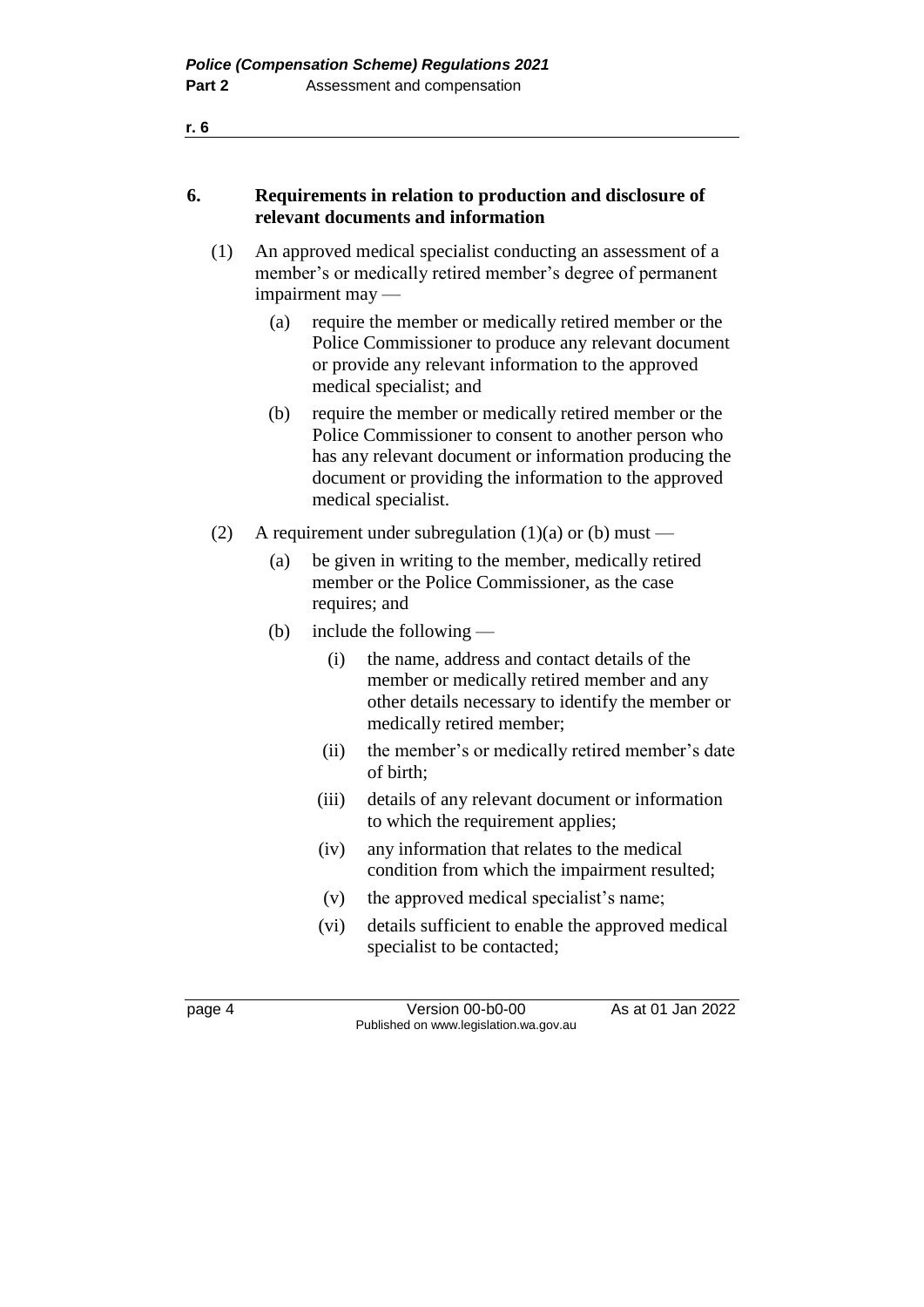(vii) the relevant provisions of the Act for the purposes of which the assessment is to be made;

and

- (c) in the case of a requirement under subregulation  $(1)(b)$  — also include the name of the person who has the relevant document or information.
- (3) A requirement under subregulation (1)(a) or (b) must be complied with not later than 28 days after the day on which the person who is required to comply with the requirement is given the requirement.
- (4) A member or medically retired member may, before a report is issued under regulation 9 and in addition to the documents and information required to be provided under subregulation (1)(a), provide the approved medical specialist with any other documents and information the member or medically retired member considers are relevant to making the assessment.

#### **7. Deferral of assessment on failure to comply with requirement**

If a member or medically retired member fails to comply with a requirement imposed by an approved medical specialist under regulation 5 or 6, the approved medical specialist may defer making the assessment of the member's or medically retired member's degree of permanent impairment until the member or medically retired member complies with the requirement.

### **8. Modification of WorkCover Guides**

- (1) The following modifications apply to the WorkCover Guides in accordance with which, under section 33ZW(5)(b) of the Act, a degree of permanent impairment must be assessed.
- (2) Any reference in the WorkCover Guides to "injury" must be read as a reference to a medical condition that is a personal injury by accident.

As at 01 Jan 2022 Version 00-b0-00 page 5 Published on www.legislation.wa.gov.au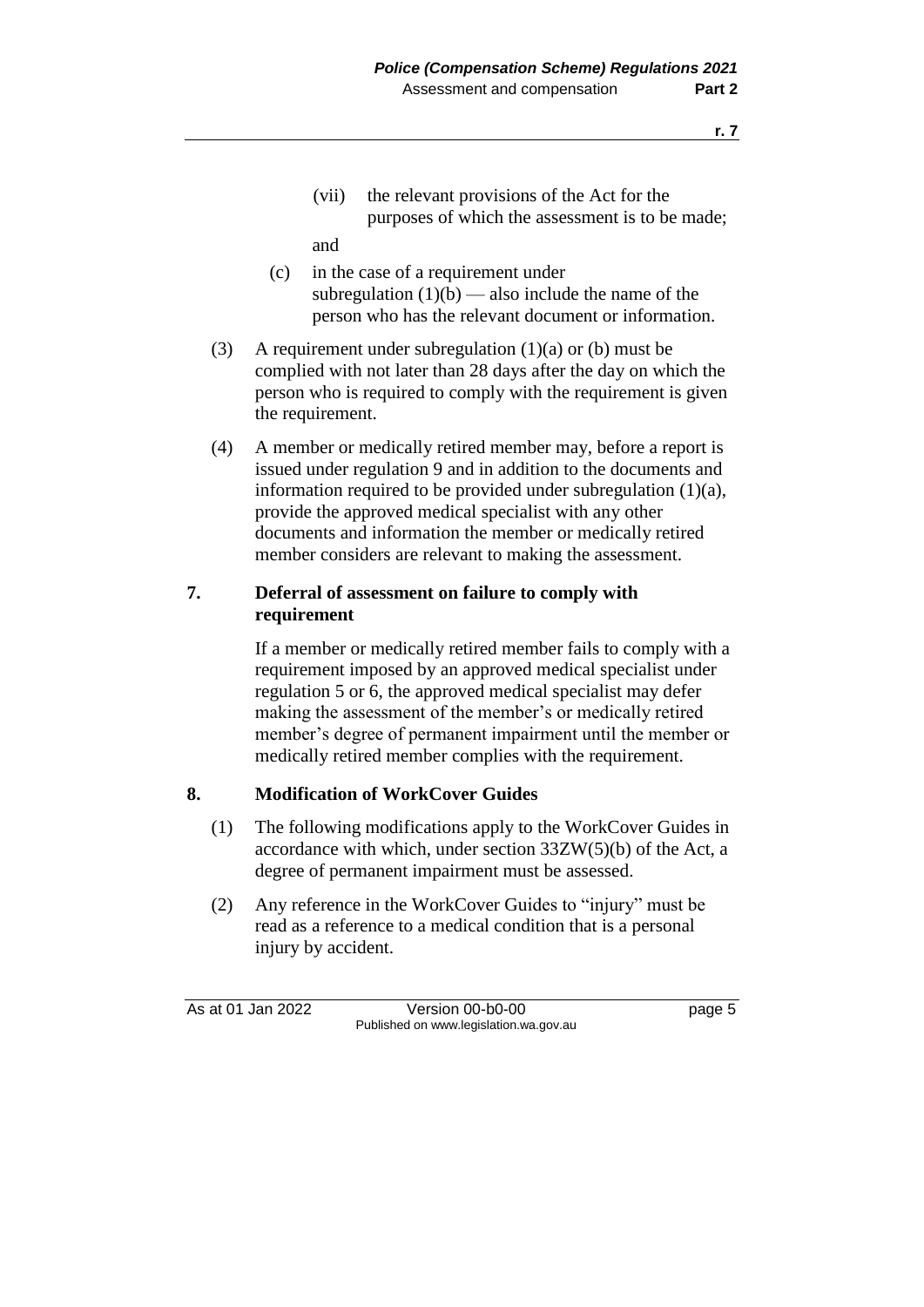- (3) Any reference in the WorkCover Guides to "worker" is to be read as a reference to a member or medically retired member, as the case requires.
- (4) Any provision of the WorkCover Guides that relates to disputes over an assessed degree of permanent impairment does not apply in relation to an assessment under section 33ZW of the Act.

#### **9. Report on results of assessment**

- (1) An approved medical specialist who makes an assessment of a member's or medically retired member's degree of permanent impairment must give the Police Commissioner a report in the approved form on the results of the assessment.
- (2) The report must include
	- (a) a certificate as to the member's or medically retired member's degree of permanent impairment as assessed; and
	- (b) a statement of the reasons that justify the assessment; and
	- (c) other information required by the approved form.
- (3) The Police Commissioner must give the report to the relevant member or medically retired member not later than 7 days after receiving the report.
- (4) A report given under subregulation (3) constitutes a notice for the purposes of section 33ZW(6) of the Act.

#### **10. Payment of compensation**

The Police Commissioner must pay a medically retired member an amount under section  $33ZV(1)$  of the Act —

(a) not later than 28 days after the medically retired member gives the Police Commissioner written notice of acceptance of the amount; or

page 6 Version 00-b0-00 As at 01 Jan 2022 Published on www.legislation.wa.gov.au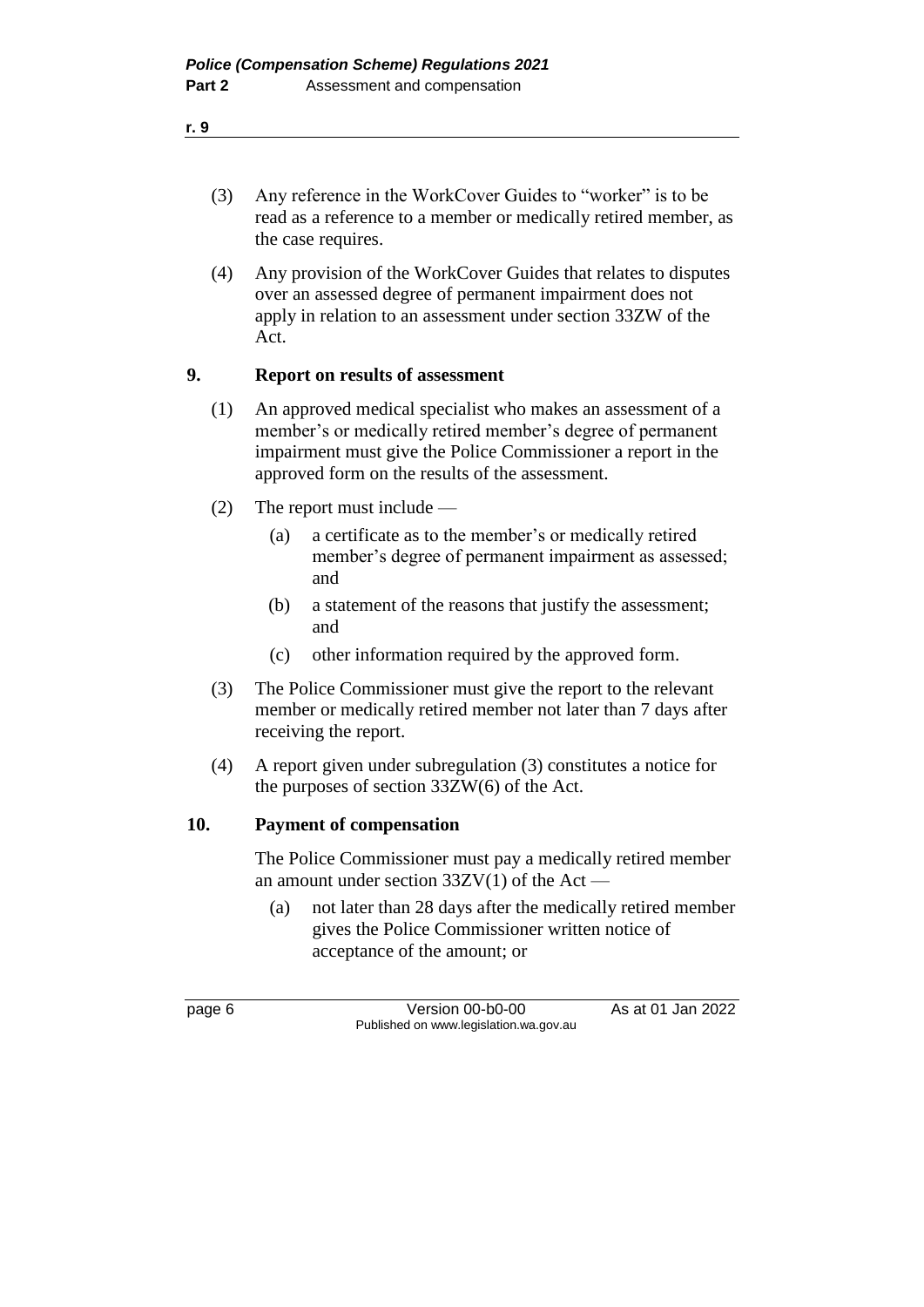(b) if the medically retired member lodges a dispute under section 33ZZB — not later than 28 days after the dispute is determined.

As at 01 Jan 2022 Version 00-b0-00 page 7 Published on www.legislation.wa.gov.au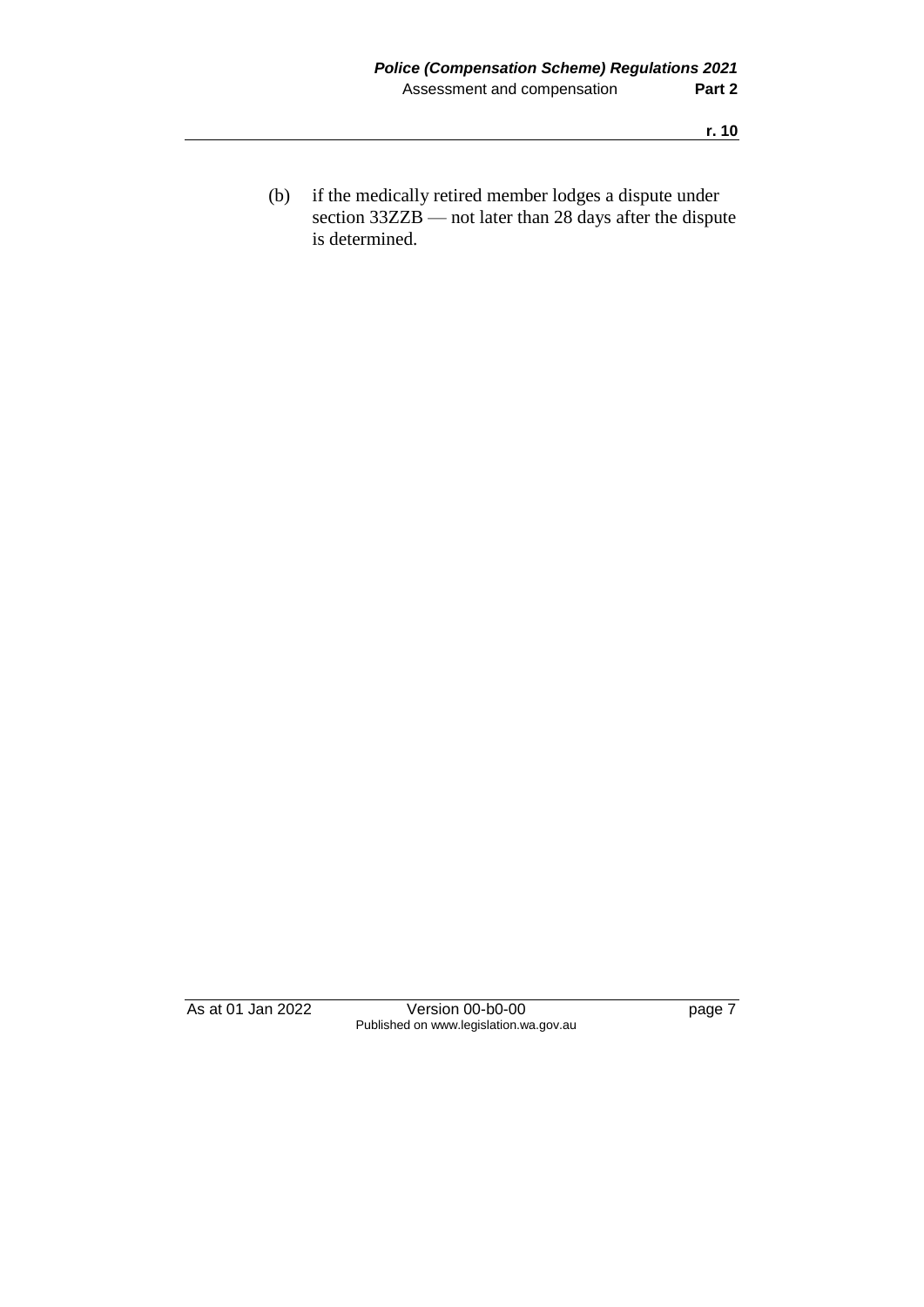**r. 11**

## **Part 3 — Approved medical specialists**

#### **11. Approved medical specialists**

- (1) The Police Commissioner must not appoint a person as an approved medical specialist unless the person has consented in writing to the appointment.
- (2) The Police Commissioner must maintain a register of the names and contact details of approved medical specialists.
- (3) The register may include such other relevant information about approved medical specialists as the Police Commissioner considers desirable for assisting members and medically retired members to access an approved medical specialist who is appropriate to their needs.
- (4) The register must be available for inspection on the Police Force website.

#### **12. Duration of appointment**

- (1) The appointment of a person as an approved medical specialist ceases to have effect if —
	- (a) the person appointed ceases to be designated as an approved medical specialist under section 146F of the WC&IM Act; or
	- (b) the appointment is cancelled under subregulation (2).
- (2) The appointment of a person as an approved medical specialist —
	- (a) must be cancelled by the Police Commissioner at the request of the approved medical specialist; and
	- (b) may be cancelled by the Police Commissioner at any time.
- (3) Notice of the cancellation of the appointment of an approved medical specialist must be given in writing to the approved medical specialist.

page 8 Version 00-b0-00 As at 01 Jan 2022 Published on www.legislation.wa.gov.au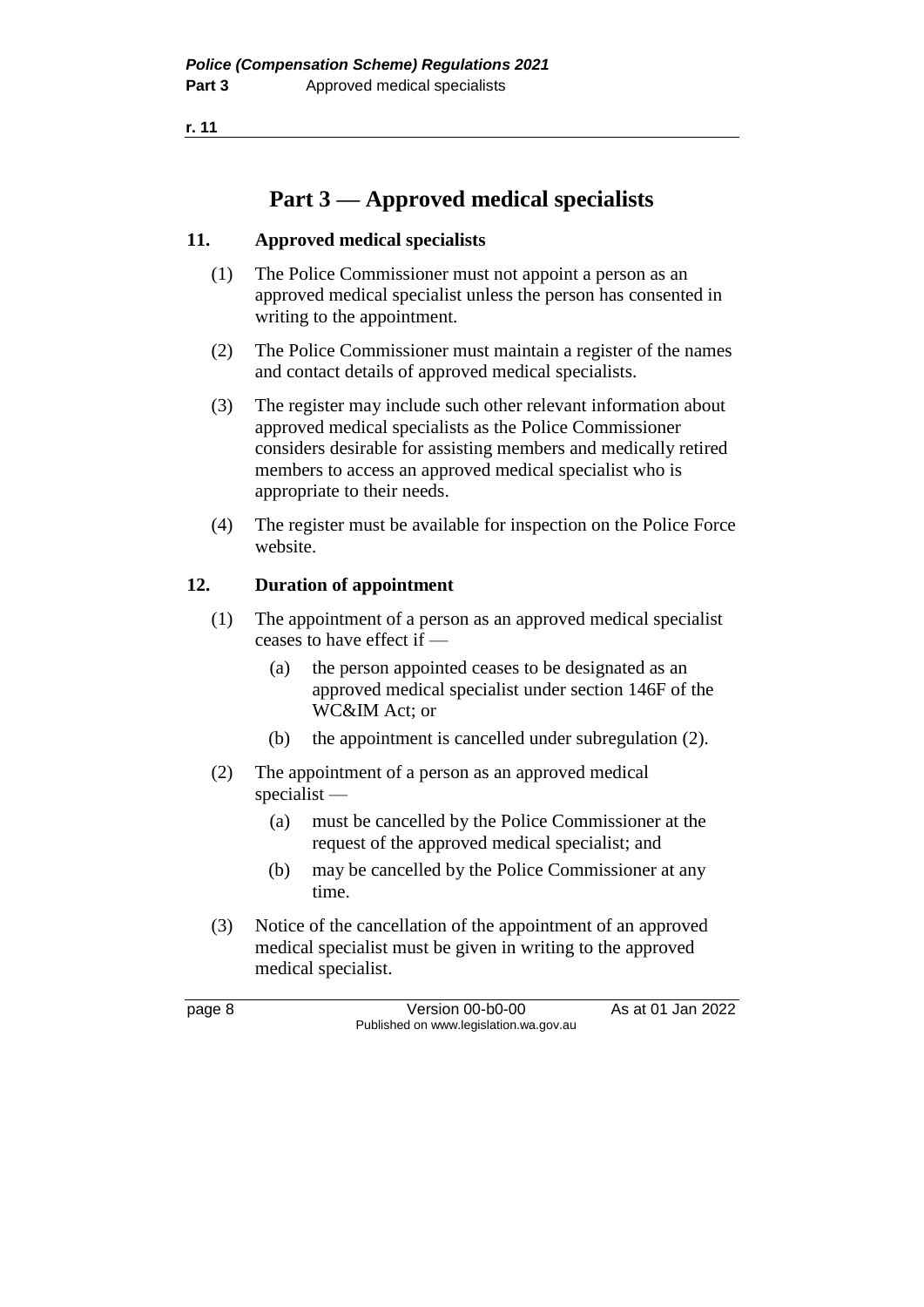## **Part 4 — Fees and charges**

#### **13. Payment of fees and charges for assessment**

The Police Commissioner must pay the fees and charges for an assessment of degree of permanent impairment arranged under section 33ZW(4) of the Act.

#### **14. Scale of maximum fees and charges for assessment**

- (1) The maximum fees to be paid to approved medical specialists for making or attempting to make assessments under Part 2D of the Act are as set out in the *Workers' Compensation and Injury Management (Scales of Fees) Regulations 1998* Schedule 6.
- (2) The *Workers' Compensation and Injury Management (Scales of Fees) Regulations 1998* Schedule 6 is applied in these regulations under section 33ZZI(2) of the Act with the following modifications —
	- (a) in Schedule 6 Part  $1 -$

*report and certificate* means a report referred to in regulation 9 and a certificate included in the report;

(b) in Schedule 6 Part 2 item 1 delete "a worker who is required under Part VII Division 2 of the Act" and insert:

> a member or medically retired member who is required under regulation 5

#### **15. Effect of GST**

 $(1)$  In this regulation —

*GST* has the meaning given in *A New Tax System (Goods and Services Tax) Act 1999* (Commonwealth) section 195-1.

As at 01 Jan 2022 Version 00-b0-00 Page 9 Published on www.legislation.wa.gov.au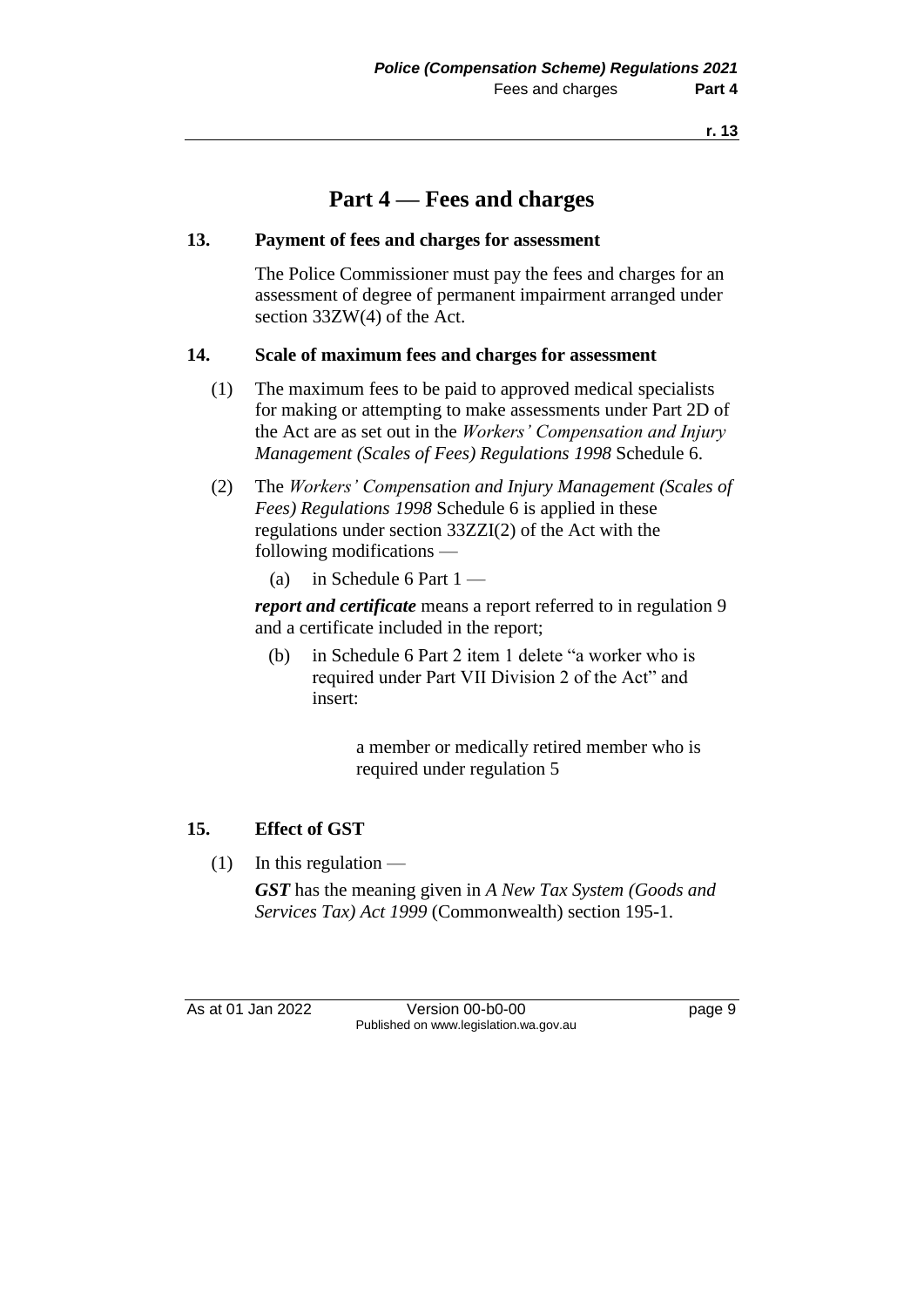- (2) For the purposes of these regulations, an amount set out in the *Workers' Compensation and Injury Management (Scales of Fees) Regulations 1998* Schedule 6 (the *scale*) is a net figure that does not include any GST that may be imposed due to the nature of the provision of the service or the service provider.
- (3) If GST is payable on a service listed in the scale, the fee for the service is the applicable fee increased by 10%.

page 10 Version 00-b0-00 As at 01 Jan 2022 Published on www.legislation.wa.gov.au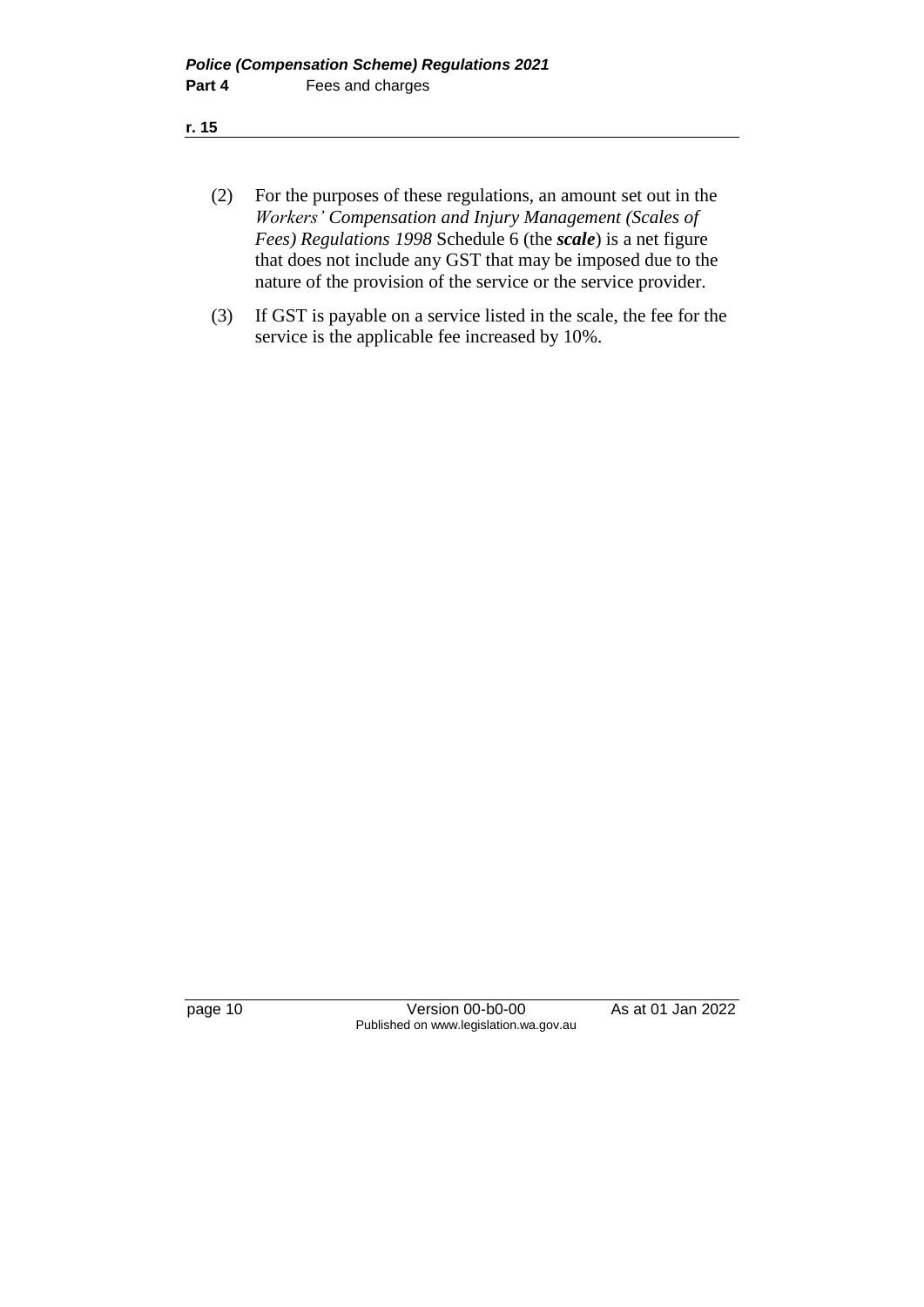## **Part 5 — Miscellaneous**

#### **16. Giving of notice or document**

 $(1)$  In this regulation —

*working day* means a day other than a Saturday, a Sunday or a public holiday throughout the State.

- (2) A notice or document required or permitted under Part 2D of the Act or these regulations to be given to a person may be given to the person by —
	- (a) giving it to the person personally; or
	- (b) sending it by pre-paid post (including document exchange) addressed to the person —
		- (i) to the address provided by the person for the giving of notices and documents; or
		- (ii) if no address has been provided by the person, to the person's usual or last known place of residence or business;

or

- (c) leaving it at the person's usual or last known place of residence or business; or
- (d) emailing it (whether or not as an attachment) or a link to a uniform resource locator (URL) from which it can be downloaded to an email address provided by the person for the giving of notices and documents.
- (3) In the absence of proof to the contrary, a notice or document that is sent by pre-paid post —
	- (a) to an address within Australia, is taken to be given at the time the notice or document would have been delivered in the ordinary course of the post; or
	- (b) to an address outside Australia, is taken to be given on the day that is 11 working days after the notice or document was posted.

As at 01 Jan 2022 Version 00-b0-00 page 11 Published on www.legislation.wa.gov.au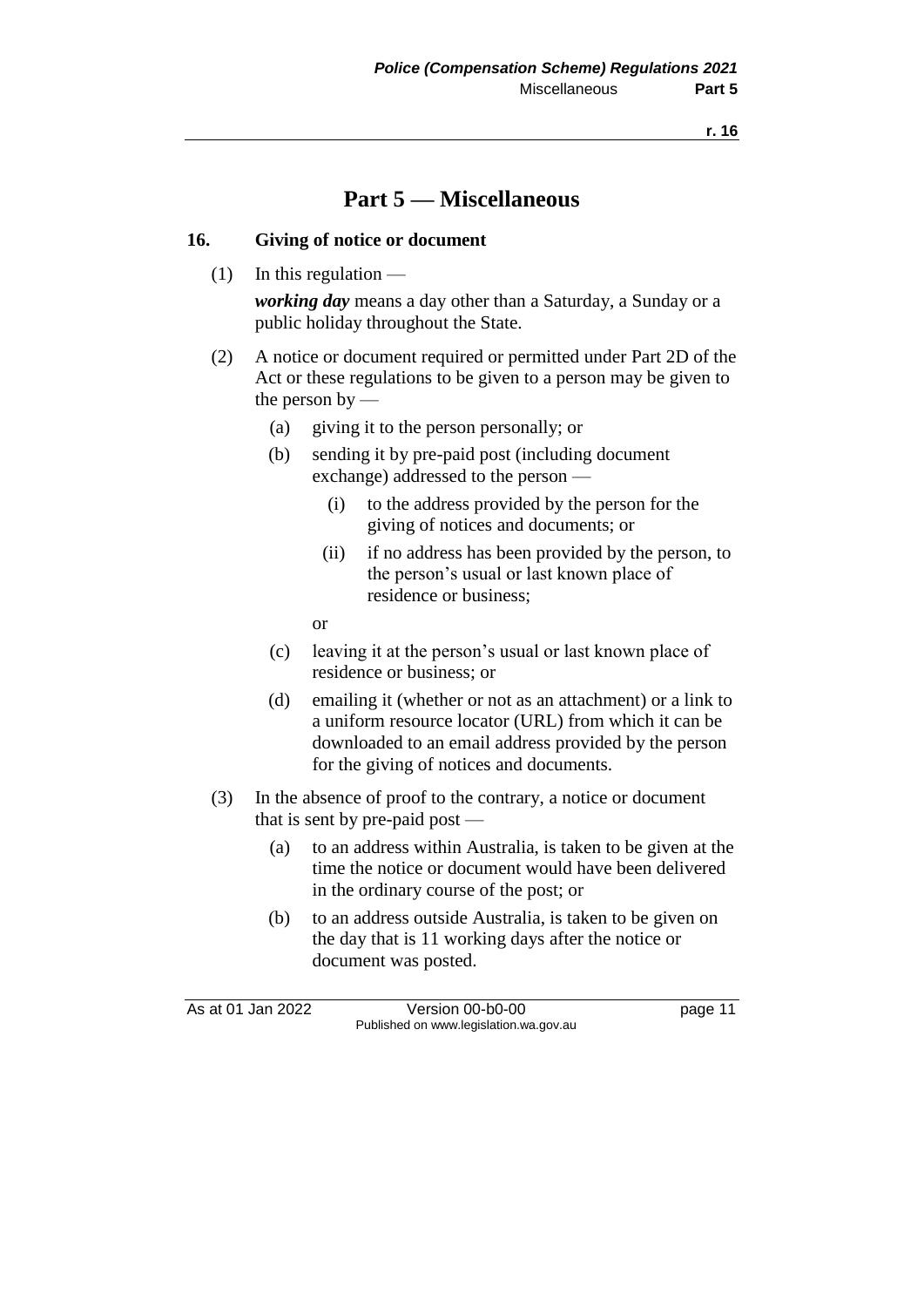**r. 16**

(4) In the absence of proof to the contrary, a notice or document that is given to a person in accordance with subregulation  $(2)(d)$ is taken to be given on the next working day after the email was sent.

 $=$ 

page 12 Version 00-b0-00 As at 01 Jan 2022 Published on www.legislation.wa.gov.au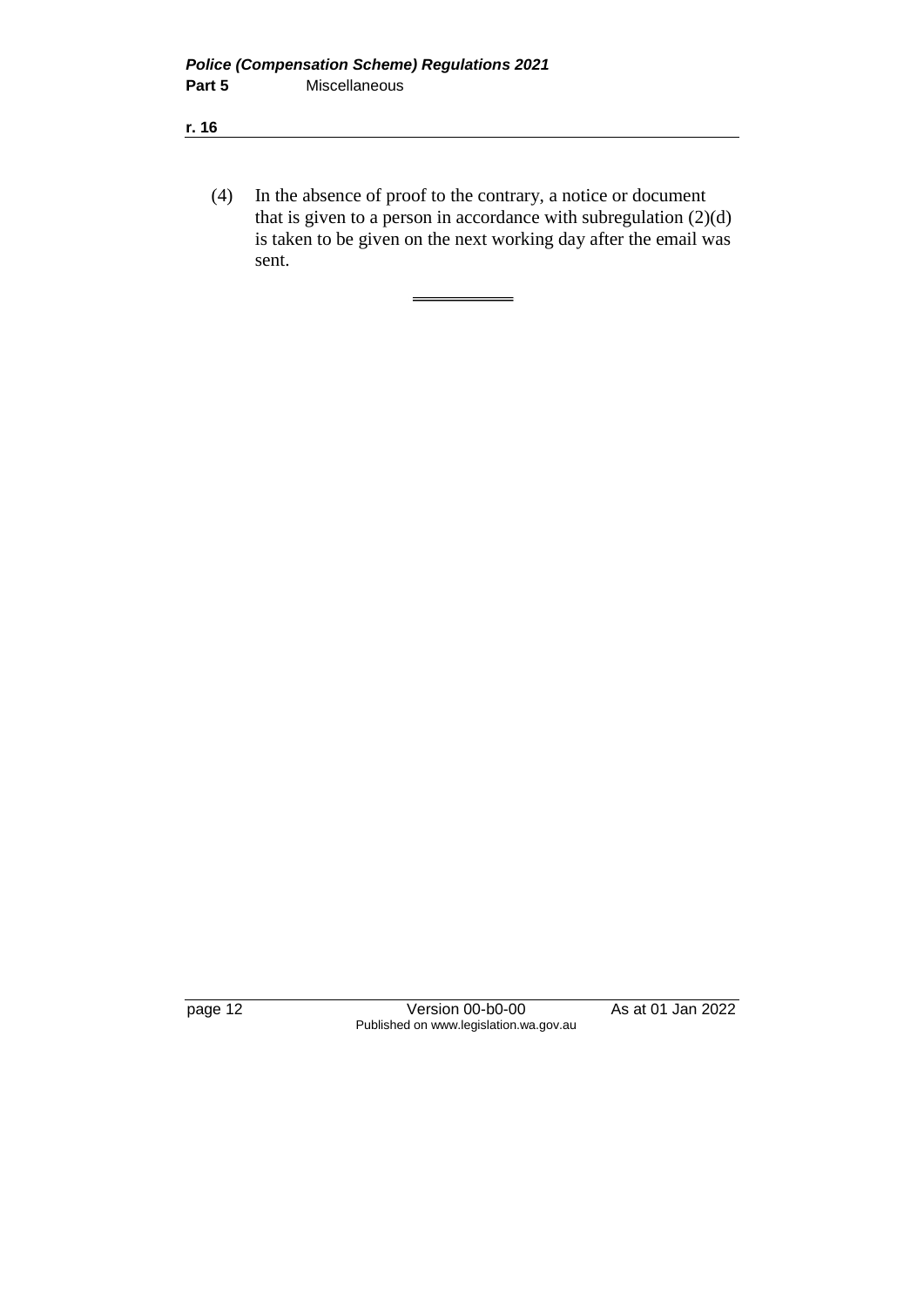## **Notes**

This is a compilation of the *Police (Compensation Scheme) Regulations 2021*. For provisions that have come into operation see the compilation table.

### **Compilation table**

| <b>Citation</b>                                  | <b>Published</b>           | <b>Commencement</b>                                                                                                     |
|--------------------------------------------------|----------------------------|-------------------------------------------------------------------------------------------------------------------------|
| Police (Compensation Scheme)<br>Regulations 2021 | SL 2021/223<br>31 Dec 2021 | Pt. 1: 31 Dec 2021 (see r. 2(a));<br>Regulations other than Pt. 1:<br>1 Jan 2022 (see r. 2(b) and<br>SL 2021/222 cl. 2) |

As at 01 Jan 2022 Version 00-b0-00 page 13 Published on www.legislation.wa.gov.au